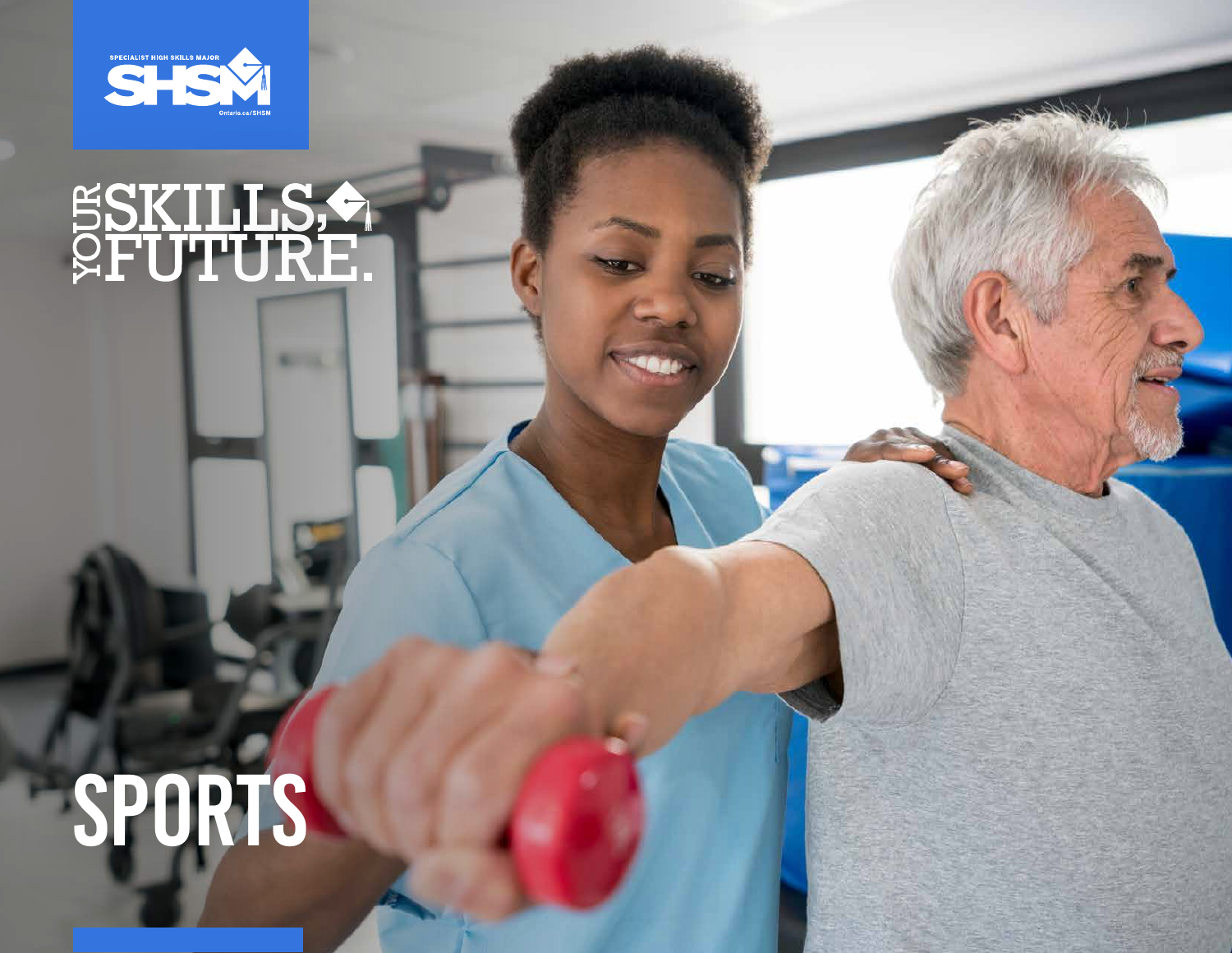## **CREDITS**

#### **Course Package**

Each Specialist High Skills Major (SHSM) program offers students a bundle of eight to ten credits. These courses are regular Ontario secondary school courses that allow students to work towards their Ontario Secondary School Diploma, but have been bundled as the most relevant courses to prepare students for a future in the sports sector.

Two credits in this bundle include cooperative education where students pursue a work placement in a field of interest.

#### **Achievements in the Program**

- **Certifications and Awareness Training:** Students complete selected sector-recognized certifications and training
- **Experiential Learning Opportunities:**
	- Have the opportunity to learn from industry professionals
	- Complete two cooperative education credits and gain work experience in the sports sector
	- See guest speakers and go on field trips to explore careers in sports
- Gain a **Sector-Partnered Experiences** (SPE) component that includes one of the following options: Innovation Creativity and Entrepreneurship (ICE) training; sector-delivered coding; or, sectordelivered mathematical literacy. The SPE will require a six hour activity, delivered with a sector partner and have an experiential and assessment component
- **Reach Ahead Experiences:** Explore the field and postsecondary education opportunities in the sports sector
- Completing the SHSM program prepares students for their pathway to **apprenticeship, college, university or work**



#### **The bundle includes:**

- **Four "major" credits** in Grades 11 and 12 with a focus on healthy active living, business, physical education and leadership
- **Supporting credits:**
	- One Grade 11 or 12 English credit
	- One Grade 11 or 12 math credit
	- One Grade 11 or 12 credit in business studies, science, or social science and humanities
	- Two cooperative education credits to experience life in the sports sector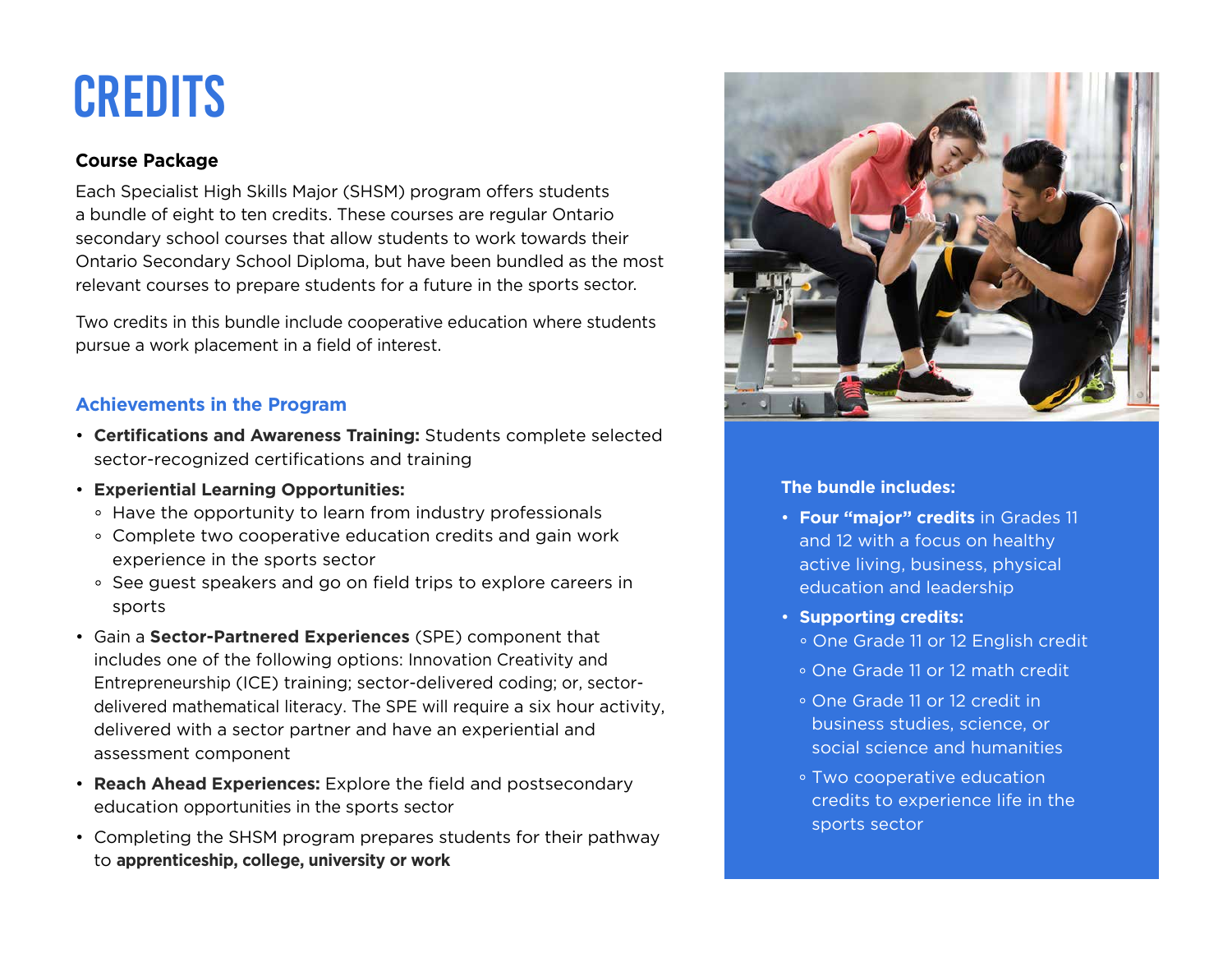## The Experience

### **Students in the Sports Specialist High Skills Major program will:**

- Gain skills, knowledge and experience in the areas of sports preparation, performance, treatment, community leadership, media and broadcasting
- Connect with industry professionals through field trips, guest speakers and other experiential learning opportunities
- Get training and sector-recognized certifications, such as Standard First Aid & CPR with Automated External Defibrillation (AED), Leadership, Sport Nutrition and Event Coordination
- Visit postsecondary institutions, such colleges and universities
- Develop transferable skills compatible with multiple pathways to all postsecondary destinations